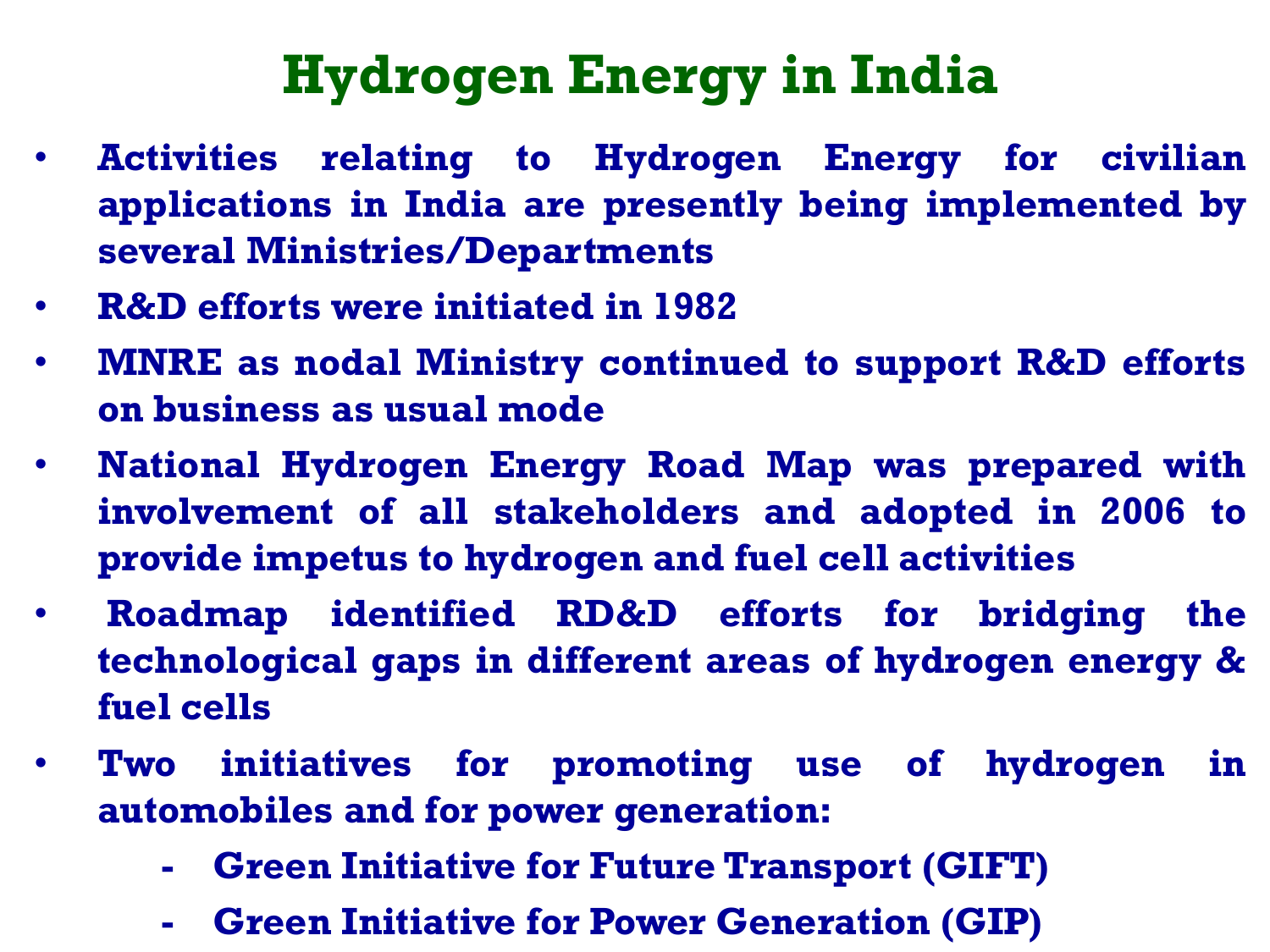

**R&D Projects on Hydrogen Energy & Fuel Cells Supported**

# **RD&D Efforts during 11th Plan Period**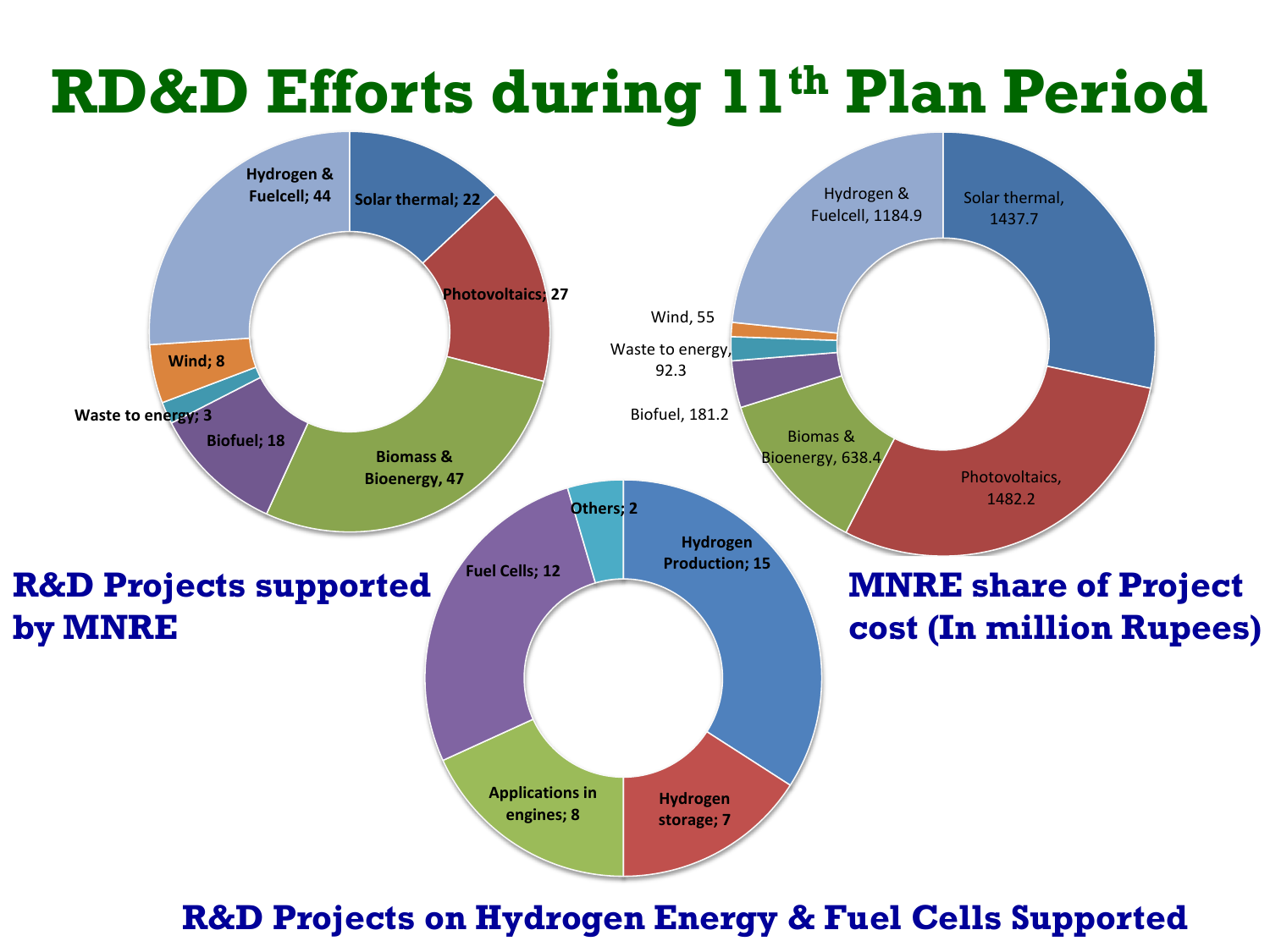#### **Hydrogen Energy & Fuel Cells Funds Utilisation during 11th Plan and 2012-13 & R&D projects under implementation**



**Total 11th Plan : Rs. 352.0 million Total 10th Plan : Rs.116.5 million**

**Provision for 2013-14 : Rs. 200.0 million**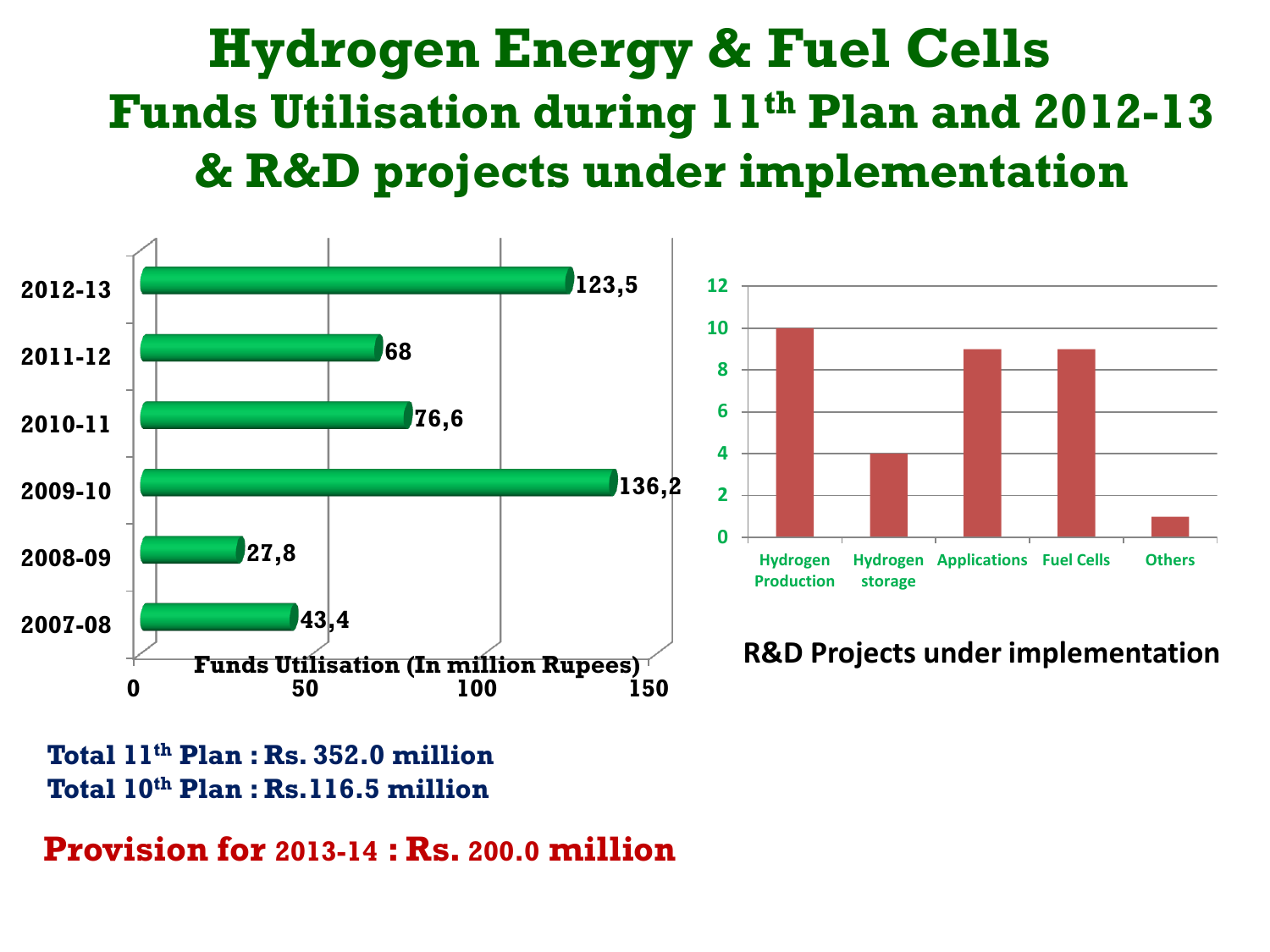### **Hydrogen & fuel Cell Development in India**







**H<sup>2</sup> Dispensing station** 

#### **in New Delhi H-CNG fuelled 3 wheeler Hydrogen –Diesel dual fuel SUV**







**H2 fuelled 3 Wheeler <sup>H</sup><sup>2</sup>**

**Fuel Cell Bus**

**Fuel Cell system as power back up for telecom tower**